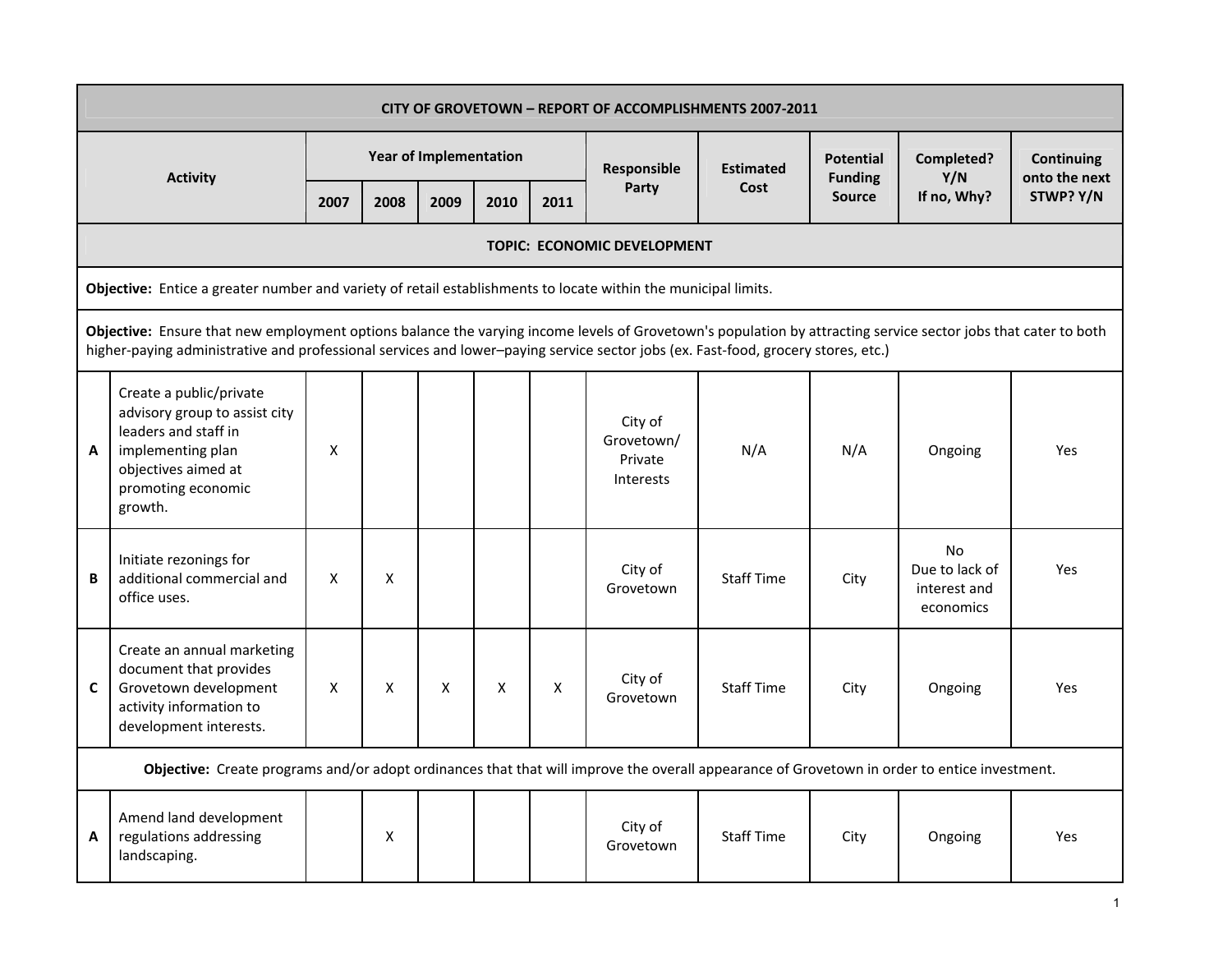|             | <b>CITY OF GROVETOWN - REPORT OF ACCOMPLISHMENTS 2007-2011</b>                                                                                                                                                                                                                                                                                                            |      |      |                        |      |                    |                      |                   |                                           |                                                                      |                                    |  |  |  |
|-------------|---------------------------------------------------------------------------------------------------------------------------------------------------------------------------------------------------------------------------------------------------------------------------------------------------------------------------------------------------------------------------|------|------|------------------------|------|--------------------|----------------------|-------------------|-------------------------------------------|----------------------------------------------------------------------|------------------------------------|--|--|--|
|             | <b>Activity</b>                                                                                                                                                                                                                                                                                                                                                           |      |      | Year of Implementation |      |                    | Responsible          | <b>Estimated</b>  | <b>Potential</b><br><b>Funding</b>        | Completed?<br>Y/N                                                    | <b>Continuing</b><br>onto the next |  |  |  |
|             |                                                                                                                                                                                                                                                                                                                                                                           | 2007 | 2008 | 2009                   | 2010 | 2011               | Party                | Cost              | <b>Source</b>                             | If no, Why?                                                          | STWP? Y/N                          |  |  |  |
| B           | Amend land development<br>regulations to provide for<br>uniform signage standards<br>that reduce visual clutter.                                                                                                                                                                                                                                                          |      | Χ    |                        |      |                    | City of<br>Grovetown | <b>Staff Time</b> | City                                      | Yes                                                                  | <b>No</b>                          |  |  |  |
| $\mathbf c$ | Adopt standards regulating<br>building materials and site<br>design in the "parkway<br>commercial" and "regional<br>commercial" character<br>areas.                                                                                                                                                                                                                       |      |      |                        |      | X                  | City of<br>Grovetown | <b>Staff Time</b> | City                                      | No<br>Implementing<br>an advisory<br>board to help<br>in this matter | <b>Yes</b>                         |  |  |  |
|             | <b>TOPIC: HOUSING</b>                                                                                                                                                                                                                                                                                                                                                     |      |      |                        |      |                    |                      |                   |                                           |                                                                      |                                    |  |  |  |
|             | Objective: Redevelop deteriorating manufactured housing stock into higher-density and/or mixed use development.                                                                                                                                                                                                                                                           |      |      |                        |      |                    |                      |                   |                                           |                                                                      |                                    |  |  |  |
|             |                                                                                                                                                                                                                                                                                                                                                                           |      |      |                        |      |                    |                      |                   |                                           |                                                                      |                                    |  |  |  |
| A           | Objective: Focus redevelopment activity in the central portion of Grovetown to promote a more defined town center.<br>Amend the nuisance<br>Yes<br>ordinance to require annual<br>Not on an<br>City of<br>inspection and licensing of<br><b>Staff Time</b><br>X<br>City<br>annual basis-<br>No<br>Grovetown<br>vacant and dangerous<br>address as<br>buildings.<br>needed |      |      |                        |      |                    |                      |                   |                                           |                                                                      |                                    |  |  |  |
| B           | Acquire and demolish<br>vacant and dangerous<br>buildings that do not<br>conform to minimum<br>licensing and inspection<br>requirements.                                                                                                                                                                                                                                  |      |      | Χ                      | X    | $\pmb{\mathsf{X}}$ | City of<br>Grovetown | Undetermined      | CDBG (Via<br>urban<br>revit.<br>strategy) | Ongoing                                                              | Yes                                |  |  |  |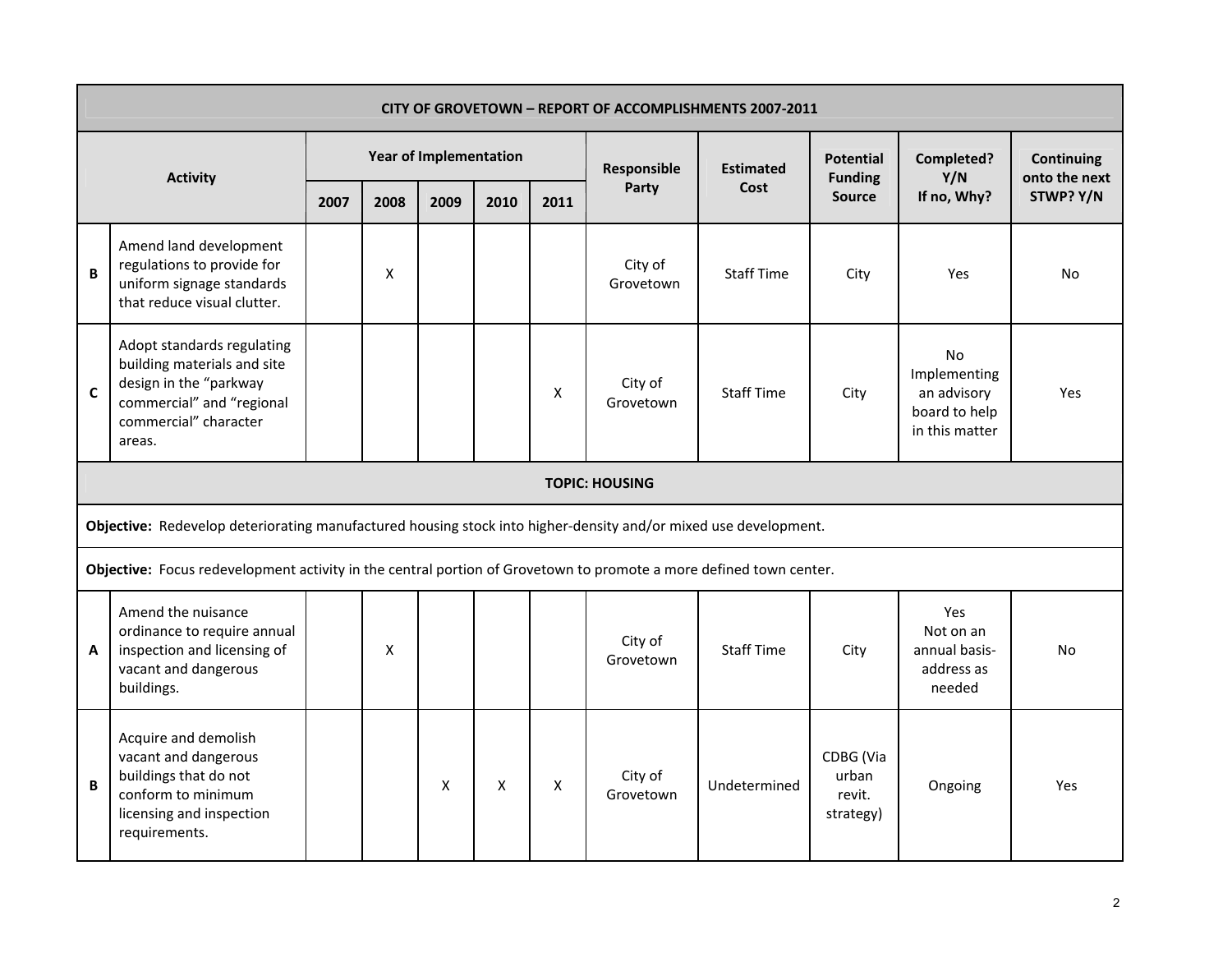|                                                                                                                                                                               | <b>CITY OF GROVETOWN - REPORT OF ACCOMPLISHMENTS 2007-2011</b>                                                                                               |      |      |                               |      |      |                                              |                   |                                    |                   |                                    |  |  |
|-------------------------------------------------------------------------------------------------------------------------------------------------------------------------------|--------------------------------------------------------------------------------------------------------------------------------------------------------------|------|------|-------------------------------|------|------|----------------------------------------------|-------------------|------------------------------------|-------------------|------------------------------------|--|--|
|                                                                                                                                                                               | <b>Activity</b>                                                                                                                                              |      |      | <b>Year of Implementation</b> |      |      | Responsible                                  | <b>Estimated</b>  | <b>Potential</b><br><b>Funding</b> | Completed?<br>Y/N | <b>Continuing</b><br>onto the next |  |  |
|                                                                                                                                                                               |                                                                                                                                                              | 2007 | 2008 | 2009                          | 2010 | 2011 | Party                                        | Cost              | Source                             | If no, Why?       | STWP? Y/N                          |  |  |
| Form a public/private<br>partnership to redevelop a<br>manufactured housing park<br>$\mathbf c$<br>X<br>X<br>tract within the urban<br>redevelopment area (See<br>"Land Use). |                                                                                                                                                              |      |      |                               |      |      | City of<br>Grovetown/<br>Private<br>Interest | Undetermined      | Georgia<br>DCA, USDA               | <b>Yes</b>        | N <sub>0</sub>                     |  |  |
|                                                                                                                                                                               | <b>TOPIC: NATURAL RESOURCES</b>                                                                                                                              |      |      |                               |      |      |                                              |                   |                                    |                   |                                    |  |  |
|                                                                                                                                                                               | Objective: Protect the quality of drinking water sources (i.e. streams, ponds, lakes, groundwater recharge areas, etc.) from the effects of new development. |      |      |                               |      |      |                                              |                   |                                    |                   |                                    |  |  |
|                                                                                                                                                                               | Objective: Include a greater proportion of natural landscape into new developments.                                                                          |      |      |                               |      |      |                                              |                   |                                    |                   |                                    |  |  |
|                                                                                                                                                                               | Objective: Improve or increase standards that provide community-wide protection to sensitive wetland habitats.                                               |      |      |                               |      |      |                                              |                   |                                    |                   |                                    |  |  |
| A                                                                                                                                                                             | Develop conservation<br>subdivision standards.                                                                                                               |      |      | X                             |      |      | City of<br>Grovetown                         | <b>Staff Time</b> | City                               | Yes               | <b>No</b>                          |  |  |
| B                                                                                                                                                                             | Require local land clearance<br>City of<br>permits for new<br><b>Staff Time</b><br>X<br>City<br>Yes<br>No<br>Grovetown<br>development.                       |      |      |                               |      |      |                                              |                   |                                    |                   |                                    |  |  |
| C                                                                                                                                                                             | Amend land development<br>regulations to require large<br>developments to submit<br>landscaping plans prior to<br>land clearance.                            |      |      | X                             |      |      | City of<br>Grovetown                         | <b>Staff Time</b> | City                               | Yes               | No                                 |  |  |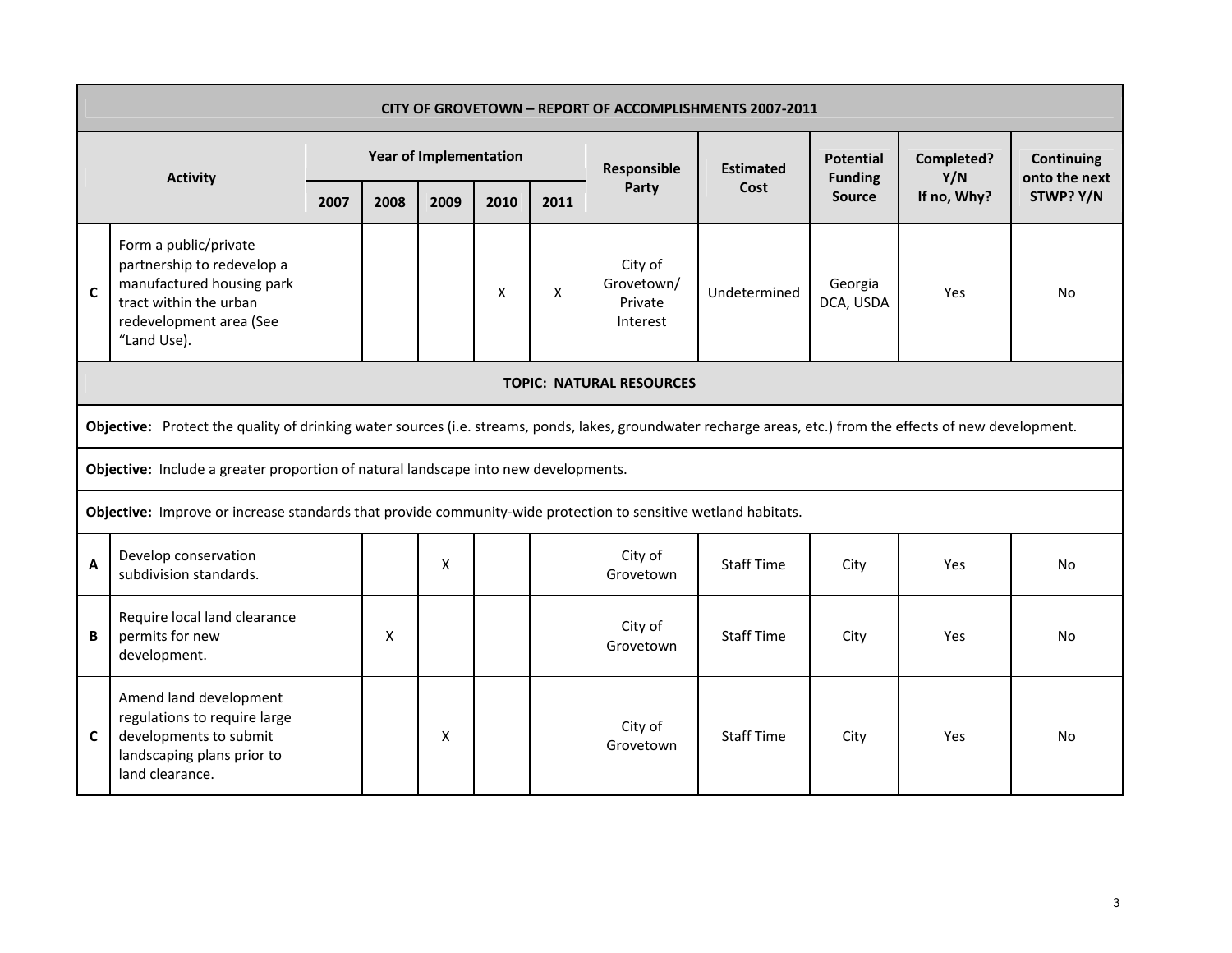|   | CITY OF GROVETOWN - REPORT OF ACCOMPLISHMENTS 2007-2011                                                                                             |                    |                    |                        |      |      |                                                                                      |                   |                                    |                                                     |                                    |  |  |
|---|-----------------------------------------------------------------------------------------------------------------------------------------------------|--------------------|--------------------|------------------------|------|------|--------------------------------------------------------------------------------------|-------------------|------------------------------------|-----------------------------------------------------|------------------------------------|--|--|
|   | <b>Activity</b>                                                                                                                                     |                    |                    | Year of Implementation |      |      | Responsible                                                                          | <b>Estimated</b>  | <b>Potential</b><br><b>Funding</b> | Completed?<br>Y/N                                   | <b>Continuing</b><br>onto the next |  |  |
|   |                                                                                                                                                     | 2007               | 2008               | 2009                   | 2010 | 2011 | Party                                                                                | Cost              | <b>Source</b>                      | If no, Why?                                         | STWP? Y/N                          |  |  |
| D | Amend land development<br>regulations to increase<br>natural buffers from<br>streams.                                                               |                    |                    |                        | X    |      | City of<br>Grovetown                                                                 | <b>Staff Time</b> | City                               | <b>No</b><br>City uses<br>current EPD<br>guidelines | No                                 |  |  |
| E | Adopt a tree preservation<br>ordinance.                                                                                                             |                    |                    |                        |      | X    | City of<br>Grovetown                                                                 | <b>Staff Time</b> | City                               | No                                                  | Yes                                |  |  |
|   | Objective: Incorporate open space in new developments that preserves natural habitat in sensitive environmental areas such as floodplains.          |                    |                    |                        |      |      |                                                                                      |                   |                                    |                                                     |                                    |  |  |
| A | Amend land development<br>regulations to require large<br>residential developments to<br>reserve a percentage of the<br>site as natural greenspace. |                    | $\pmb{\mathsf{X}}$ |                        |      |      | City of<br>Grovetown                                                                 | <b>Staff Time</b> | City                               | Yes                                                 | <b>No</b>                          |  |  |
|   |                                                                                                                                                     |                    |                    |                        |      |      | <b>TOPIC: HISTORIC RESOURCES</b>                                                     |                   |                                    |                                                     |                                    |  |  |
|   |                                                                                                                                                     |                    |                    |                        |      |      | Objective: Promote the preservation of historic structures and Grovetown's heritage. |                   |                                    |                                                     |                                    |  |  |
| A | Establish a Historic<br>Preservation Commission.                                                                                                    | X                  |                    |                        |      |      | City of<br>Grovetown/Gr<br>ovetown<br>Museum<br>Board                                | \$2,500           | City                               | <b>No</b><br>Limited<br>number of<br>eligible sites | No                                 |  |  |
| B | Apply for "Certified Local<br>Government" status.                                                                                                   | $\pmb{\mathsf{X}}$ |                    |                        |      |      | City of<br>Grovetown<br>Historic<br>Preservation<br>Commission                       | <b>Staff Time</b> | City                               | Ongoing                                             | No                                 |  |  |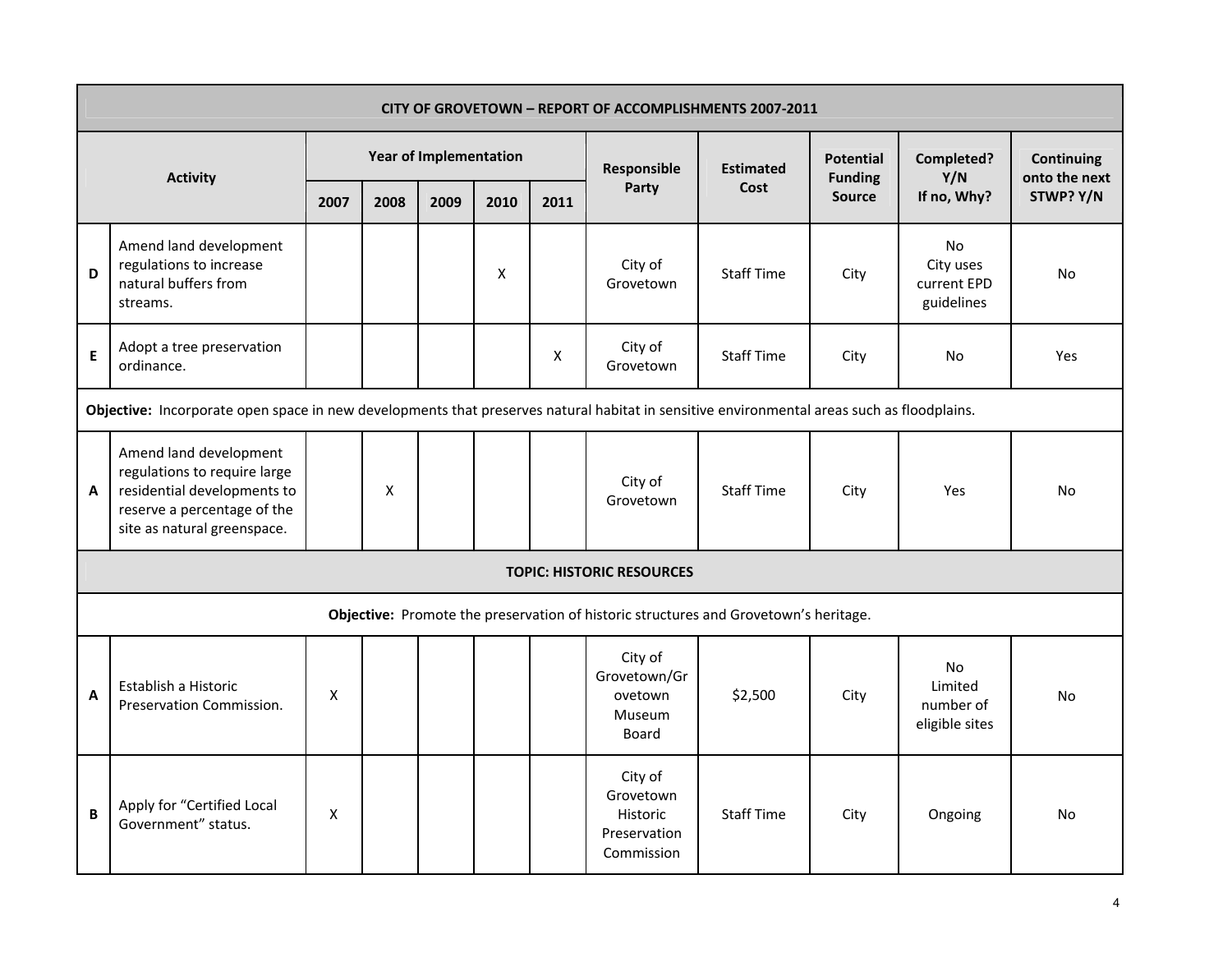|             | <b>CITY OF GROVETOWN - REPORT OF ACCOMPLISHMENTS 2007-2011</b>                                                                                                                                                                                                                     |      |                    |                               |                    |      |                                                                       |                   |                                    |                           |                                    |  |  |
|-------------|------------------------------------------------------------------------------------------------------------------------------------------------------------------------------------------------------------------------------------------------------------------------------------|------|--------------------|-------------------------------|--------------------|------|-----------------------------------------------------------------------|-------------------|------------------------------------|---------------------------|------------------------------------|--|--|
|             | <b>Activity</b>                                                                                                                                                                                                                                                                    |      |                    | <b>Year of Implementation</b> |                    |      | Responsible                                                           | <b>Estimated</b>  | <b>Potential</b><br><b>Funding</b> | Completed?<br>Y/N         | <b>Continuing</b><br>onto the next |  |  |
|             |                                                                                                                                                                                                                                                                                    | 2007 | 2008               | 2009                          | 2010               | 2011 | Party                                                                 | Cost              | <b>Source</b>                      | If no, Why?               | STWP? Y/N                          |  |  |
| $\mathbf c$ | Amend the existing (or<br>draft an updated) historic<br>resources survey.                                                                                                                                                                                                          |      | $\pmb{\mathsf{X}}$ |                               |                    |      | City of<br>Grovetown<br>Historic<br>Preservation<br>Commission        | \$5,000           | <b>CLG Grant</b>                   | No<br>Limited<br>interest | No                                 |  |  |
| D           | Nominate eligible<br>properties to the National<br>Register of Historic Places.                                                                                                                                                                                                    |      |                    | X                             | X                  | X    | City of<br>Grovetown<br><b>Historic</b><br>Preservation<br>Commission | Undetermined      | CLG<br>Grant/City                  | No<br>Limited<br>interest | <b>No</b>                          |  |  |
|             |                                                                                                                                                                                                                                                                                    |      |                    |                               |                    |      | <b>TOPIC: COMMUNITY FACILITIES</b>                                    |                   |                                    |                           |                                    |  |  |
|             | Objective: Add investment in public services and facilities that support a city population that is projected to grow rapidly among all age groups.                                                                                                                                 |      |                    |                               |                    |      |                                                                       |                   |                                    |                           |                                    |  |  |
| A           | Hire a city administrator.                                                                                                                                                                                                                                                         | Χ    | X                  | X                             | $\pmb{\mathsf{X}}$ | X    | City of<br>Grovetown                                                  | <b>Staff Time</b> | City                               | Yes                       | No                                 |  |  |
| B           | Accommodate some city<br>building space needs<br><b>No</b><br>City of<br>through new construction<br>$\boldsymbol{\mathsf{X}}$<br>$\pmb{\mathsf{X}}$<br>X<br>X<br>Lack of<br>Undetermined<br>City<br>Yes<br>Grovetown<br>in the "community<br>funding<br>resource" character area. |      |                    |                               |                    |      |                                                                       |                   |                                    |                           |                                    |  |  |
|             | Objective: Create partnerships to ensure the adequate provision of water and sewer discharge services to the current and future city residents.                                                                                                                                    |      |                    |                               |                    |      |                                                                       |                   |                                    |                           |                                    |  |  |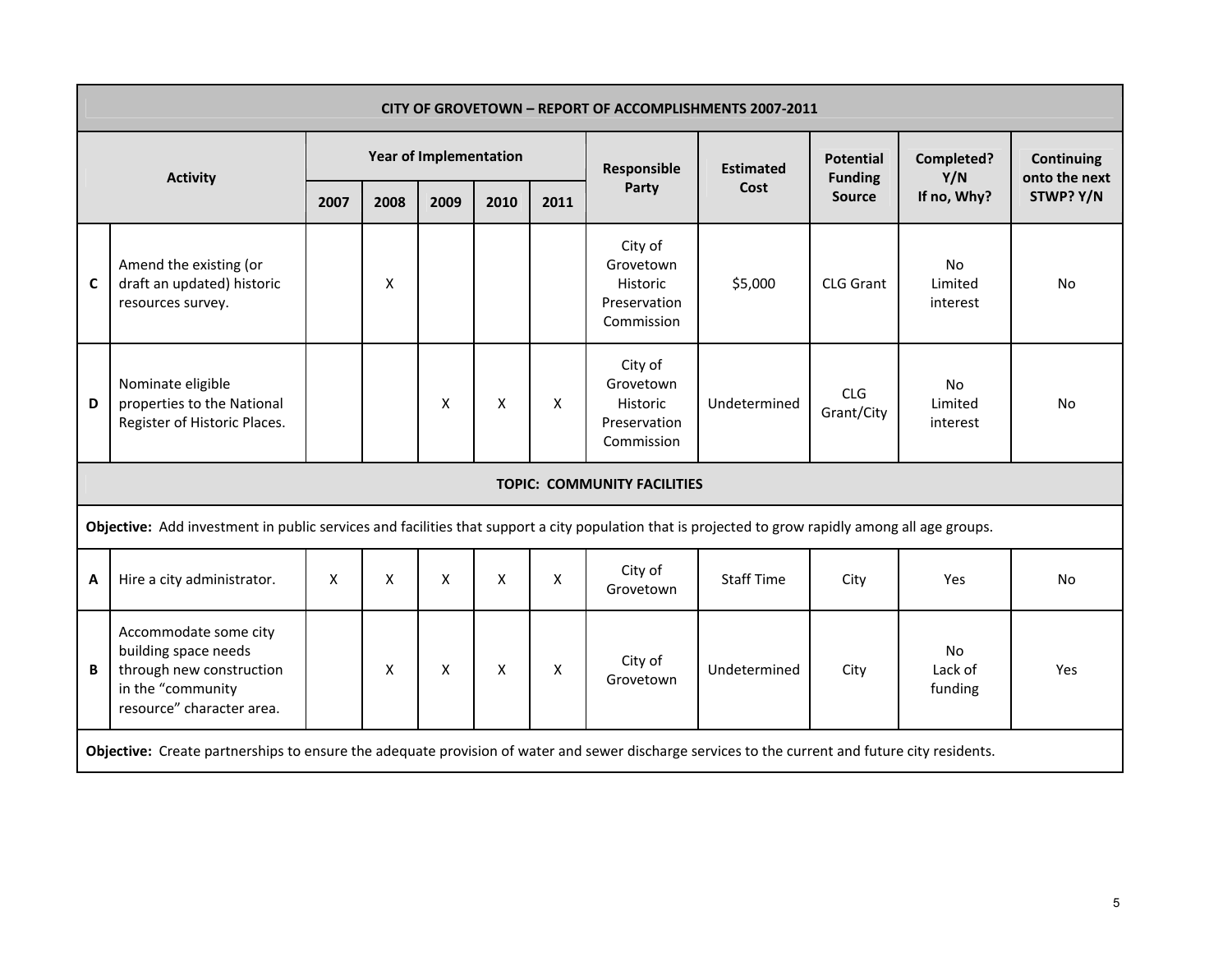|   |                                                                                                                                                                                                                                        |                    |      |                               |                    |                    |                                                                             | <b>CITY OF GROVETOWN - REPORT OF ACCOMPLISHMENTS 2007-2011</b> |                                                                                |                   |                                    |
|---|----------------------------------------------------------------------------------------------------------------------------------------------------------------------------------------------------------------------------------------|--------------------|------|-------------------------------|--------------------|--------------------|-----------------------------------------------------------------------------|----------------------------------------------------------------|--------------------------------------------------------------------------------|-------------------|------------------------------------|
|   | <b>Activity</b>                                                                                                                                                                                                                        |                    |      | <b>Year of Implementation</b> |                    |                    | Responsible                                                                 | <b>Estimated</b>                                               | <b>Potential</b><br><b>Funding</b>                                             | Completed?<br>Y/N | <b>Continuing</b><br>onto the next |
|   |                                                                                                                                                                                                                                        | 2007               | 2008 | 2009                          | 2010               | 2011               | Party                                                                       | Cost                                                           | <b>Source</b>                                                                  | If no, Why?       | STWP? Y/N                          |
| A | Continue working with<br>Augusta-Richmond County<br>and Columbia County to<br>secure the provision of<br>additional water volumes.                                                                                                     | X                  | X    | $\pmb{\mathsf{X}}$            | $\pmb{\mathsf{X}}$ | $\pmb{\times}$     | City of<br>Grovetown/Au<br>gusta-<br>Richmond<br>County/Colum<br>bia County | Undetermined                                                   | City of<br>Grovetown<br>Richmond<br>County/<br>Columbia<br>County              | Ongoing           | Yes                                |
| B | Secure funding for an<br>additional water storage<br>tank within the municipal<br>limits.                                                                                                                                              |                    |      |                               | X                  |                    | City of<br>Grovetown                                                        | Undetermined                                                   | CDBG,<br>GEFA,<br><b>USDA</b>                                                  | Yes               | No                                 |
| C | Continue working with<br>Augusta-Richmond County<br>and Columbia County to<br>secure agreements to allow<br>for increased sewerage<br>discharge into county<br>systems.                                                                | $\pmb{\mathsf{X}}$ | X    | $\pmb{\mathsf{X}}$            | $\pmb{\mathsf{X}}$ | $\pmb{\mathsf{X}}$ | City of<br>Grovetown/<br>Richmond<br>County/Colum<br>bia County             | Undetermined                                                   | City of<br>Grovetown<br>/Augusta-<br>Richmond<br>County/<br>Columbia<br>County | Ongoing           | Yes                                |
|   | Objective: Eliminate drainage problems within the city - particularly in areas where there is no curb and gutter along streets.                                                                                                        |                    |      |                               |                    |                    |                                                                             |                                                                |                                                                                |                   |                                    |
| A | Apply for CDBG funds to<br>convert city streets located<br>within center city character<br>areas from open ditch<br>segments to curb and<br>gutter (As part of overall<br>revitalization efforts in<br>these areas. See<br>"Housing"). |                    |      | $\pmb{\mathsf{X}}$            | $\pmb{\mathsf{X}}$ | $\pmb{\times}$     | City of<br>Grovetown                                                        | Undetermined                                                   | CDBG (Via<br>urban<br>revit.<br>strategy)                                      | Ongoing           | Yes                                |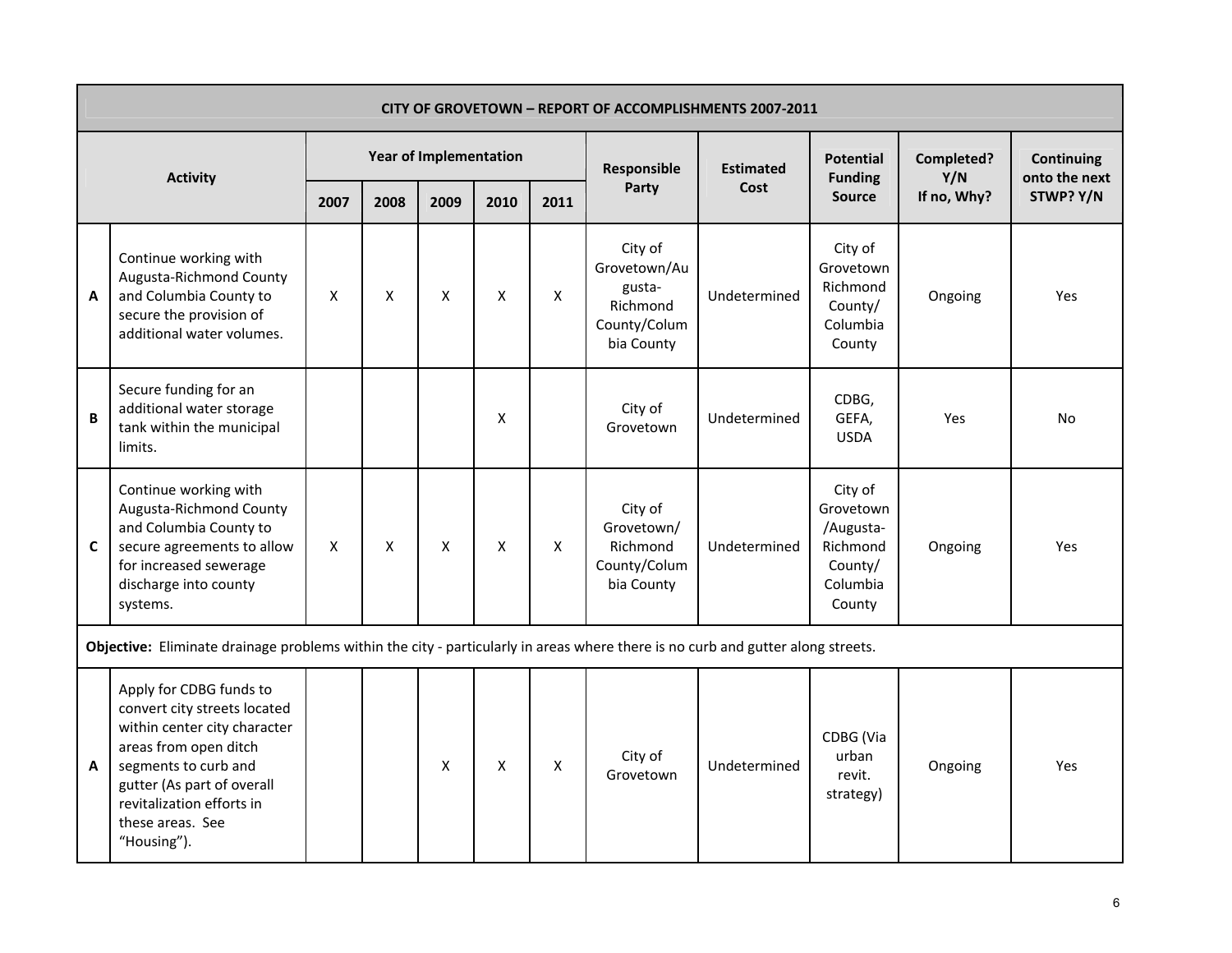|   |                                                                                                                                                                                                                                            | <b>CITY OF GROVETOWN - REPORT OF ACCOMPLISHMENTS 2007-2011</b> |      |                               |      |                      |                                      |                  |                                    |                   |                                    |  |  |  |
|---|--------------------------------------------------------------------------------------------------------------------------------------------------------------------------------------------------------------------------------------------|----------------------------------------------------------------|------|-------------------------------|------|----------------------|--------------------------------------|------------------|------------------------------------|-------------------|------------------------------------|--|--|--|
|   | <b>Activity</b>                                                                                                                                                                                                                            |                                                                |      | <b>Year of Implementation</b> |      |                      | Responsible                          | <b>Estimated</b> | <b>Potential</b><br><b>Funding</b> | Completed?<br>Y/N | <b>Continuing</b><br>onto the next |  |  |  |
|   |                                                                                                                                                                                                                                            | 2007                                                           | 2008 | 2009                          | 2010 | 2011                 | Party                                | Cost             | <b>Source</b>                      | If no, Why?       | STWP? Y/N                          |  |  |  |
| B | Apply for TE funds to<br>convert high volume city<br>streets within the "center<br>city" character area from<br>open ditch segments to<br>curb and gutter as part of<br>overall downtown street<br>enhancements (See<br>"Transportation"). |                                                                | X    |                               | X    |                      | City of<br>Grovetown/<br>Georgia DOT | Undetermined     | TE/Local<br>Revenue                | Ongoing           | Yes                                |  |  |  |
|   | Objective: Incorporate active recreation areas into new developments.                                                                                                                                                                      |                                                                |      |                               |      |                      |                                      |                  |                                    |                   |                                    |  |  |  |
| C | Amend land development<br>regulations to require new<br>large residential<br>developments to include<br>active recreation areas.                                                                                                           |                                                                |      |                               |      | City of<br>Grovetown | <b>Staff Time</b>                    | City             | Ongoing                            | Yes               |                                    |  |  |  |
|   | <b>TOPIC: TRANSPORTATION</b>                                                                                                                                                                                                               |                                                                |      |                               |      |                      |                                      |                  |                                    |                   |                                    |  |  |  |
|   | Objective: Incorporate street design features on portions of Robinson Avenue that promote the long-term creation of a pedestrian-friendly town center district<br>between Newmantown Road and Katherine Street.                            |                                                                |      |                               |      |                      |                                      |                  |                                    |                   |                                    |  |  |  |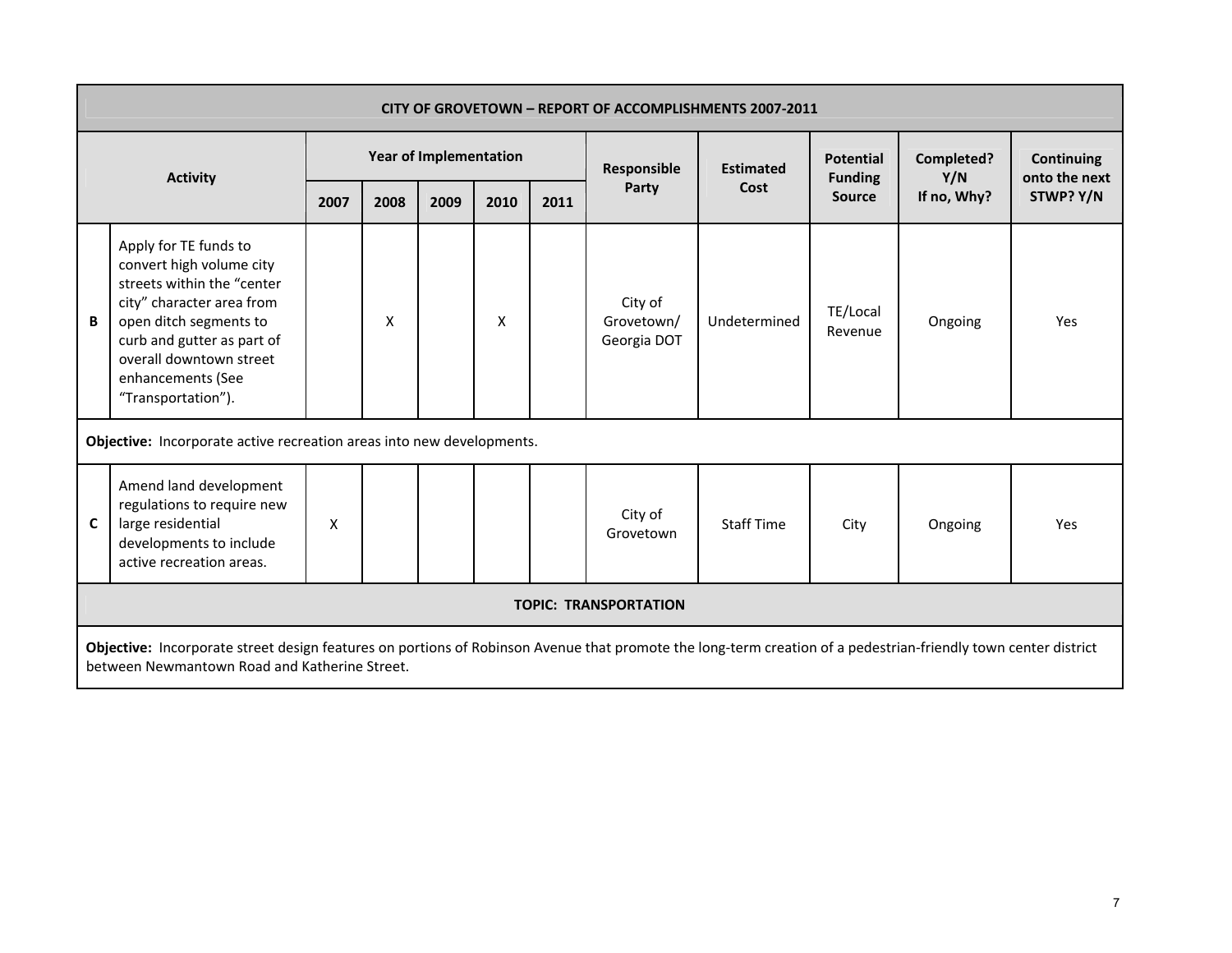|   | CITY OF GROVETOWN - REPORT OF ACCOMPLISHMENTS 2007-2011<br><b>Year of Implementation</b>                                                                                                                                                                                                                |      |                    |                    |                    |                |                                               |                  |                                    |                          |                                    |  |  |  |
|---|---------------------------------------------------------------------------------------------------------------------------------------------------------------------------------------------------------------------------------------------------------------------------------------------------------|------|--------------------|--------------------|--------------------|----------------|-----------------------------------------------|------------------|------------------------------------|--------------------------|------------------------------------|--|--|--|
|   | <b>Activity</b>                                                                                                                                                                                                                                                                                         |      |                    |                    |                    |                | Responsible                                   | <b>Estimated</b> | <b>Potential</b><br><b>Funding</b> | Completed?<br>Y/N        | <b>Continuing</b><br>onto the next |  |  |  |
|   |                                                                                                                                                                                                                                                                                                         | 2007 | 2008               | 2009               | 2010               | 2011           | Party                                         | Cost             | <b>Source</b>                      | If no, Why?              | STWP? Y/N                          |  |  |  |
| A | Apply for funding for the<br>redesign and enhancement<br>of segments of Robinson<br>Avenue located in the<br>"Grovetown City Center"<br>character area, to an urban<br>form (After identifying<br>preferred street design<br>objectives as part of an<br>urban redevelopment plan<br>(See "Land Use")). |      |                    | X                  | X                  | X              | City of<br>Grovetown/<br>Georgia DOT          | Undetermined     | TE/Local<br>Revenue                | No<br>Lack of<br>funding | Yes                                |  |  |  |
| B | Establish a "community<br>improvement district" to<br>provide local matching<br>funds for center city street<br>enhancements (After<br>identifying preferred street<br>design objectives as part of<br>a center city district plan<br>(See "Land Use")).                                                |      |                    |                    | $\pmb{\mathsf{X}}$ | $\pmb{\times}$ | City of<br>Grovetown                          | Undetermined     | Local<br>Revenue                   | Ongoing                  | Yes                                |  |  |  |
|   | Objective: Increase pedestrian and bicycle safety and access to all portions of the city.                                                                                                                                                                                                               |      |                    |                    |                    |                |                                               |                  |                                    |                          |                                    |  |  |  |
| A | Prepare and implement the<br>recommendations of a<br>"Safe Routes to School"<br>plan.                                                                                                                                                                                                                   | X    | $\pmb{\mathsf{X}}$ | $\pmb{\mathsf{X}}$ | $\pmb{\mathsf{X}}$ | X              | <b>CSRA Regional</b><br>Development<br>Center | \$5000           | GaDOT/<br><b>CSRA RDC</b>          | Ongoing                  | Yes                                |  |  |  |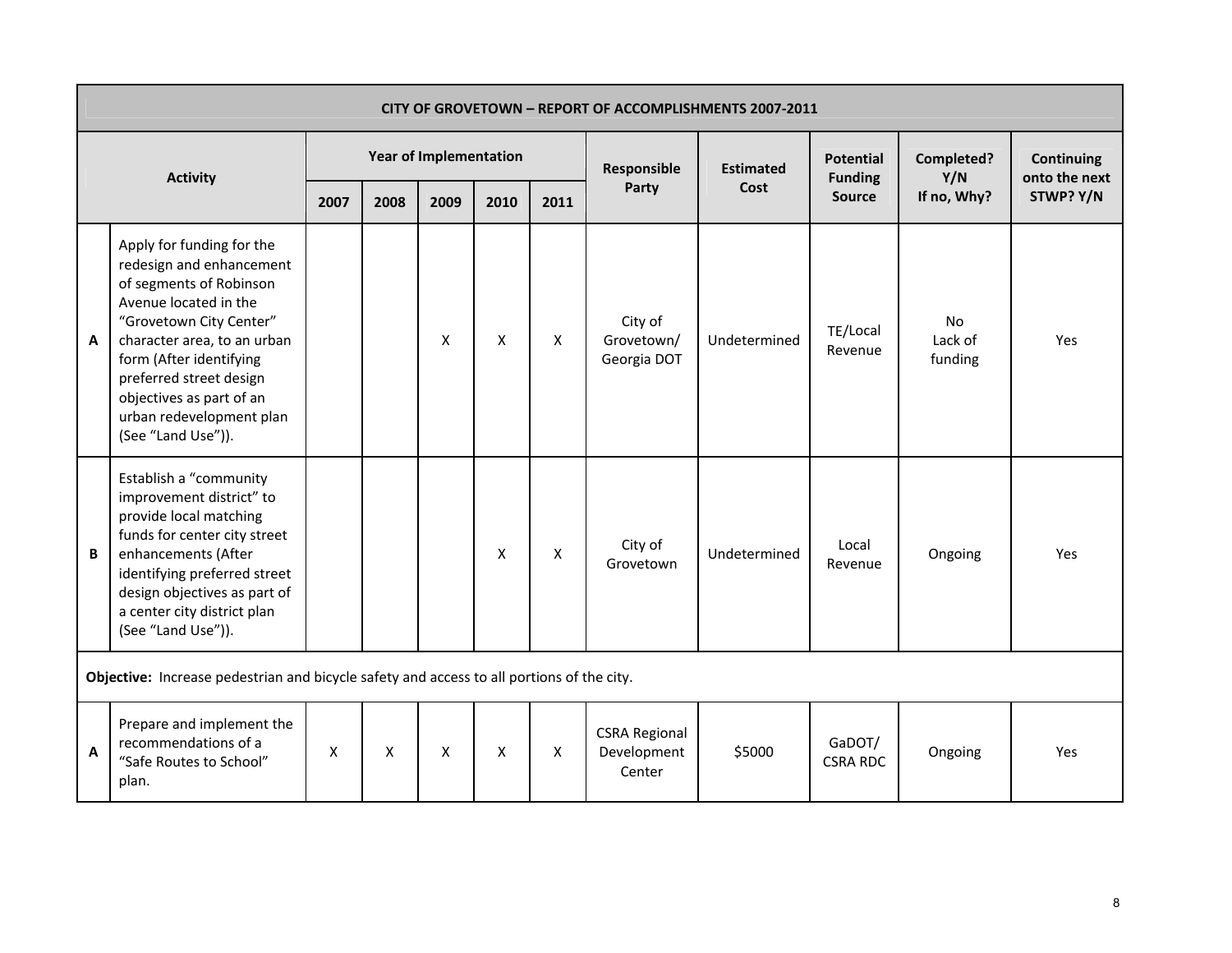|   | <b>CITY OF GROVETOWN - REPORT OF ACCOMPLISHMENTS 2007-2011</b>                                                                                                              |      |      |                               |                    |                    |                                             |                   |                                                         |                                                            |                                    |  |  |  |
|---|-----------------------------------------------------------------------------------------------------------------------------------------------------------------------------|------|------|-------------------------------|--------------------|--------------------|---------------------------------------------|-------------------|---------------------------------------------------------|------------------------------------------------------------|------------------------------------|--|--|--|
|   | <b>Activity</b>                                                                                                                                                             |      |      | <b>Year of Implementation</b> |                    |                    | Responsible                                 | <b>Estimated</b>  | <b>Potential</b><br><b>Funding</b>                      | Completed?<br>Y/N                                          | <b>Continuing</b><br>onto the next |  |  |  |
|   |                                                                                                                                                                             | 2007 | 2008 | 2009                          | 2010               | 2011               | Party                                       | Cost              | <b>Source</b>                                           | If no, Why?                                                | STWP? Y/N                          |  |  |  |
| B | Construct sidewalks along<br>Harlem-Grovetown Road<br>and within Sylvester<br>Heights.                                                                                      | X    |      |                               |                    |                    | City of<br>Grovetown                        | Undetermined      | <b>CDBG</b>                                             | <b>No</b><br>Lack of<br>funding                            | Yes                                |  |  |  |
| C | Continue the extension of<br>the Euchee Creek<br>Greenway Trail system.                                                                                                     | X    | X    | X                             | X                  | X                  | City of<br>Grovetown/<br>Georgia DOT        | Undetermined      | TE/City/<br>Recreation<br>and Trail<br>Grant<br>program | Yes                                                        | <b>No</b>                          |  |  |  |
| D | Amend land development<br>regulations to require<br>walkway access between<br>new developments and<br>adjacent greenways,<br>schools, parks and other<br>public facilities. | X    |      |                               |                    |                    | City of<br>Grovetown                        | <b>Staff Time</b> | City                                                    | Yes                                                        | No                                 |  |  |  |
| E | Identify locations for future<br>greenway expansions<br>extending from the Euchee<br>Creek Greenway through<br>"open space corridor"<br>character areas.                    |      | Χ    | X                             | $\pmb{\mathsf{X}}$ | $\pmb{\mathsf{X}}$ | City of<br>Grovetown/<br>Columbia<br>County | <b>Staff Time</b> | Georgia<br>land<br>conservati<br>on grant               | Ongoing                                                    | Yes                                |  |  |  |
| F | Amend land development<br>regulations to increase<br>sidewalk width and the<br>distance between sidewalks<br>and the back of street curb.                                   |      | X    |                               |                    |                    | City of<br>Grovetown                        | <b>Staff Time</b> | City                                                    | <b>No</b><br>Council<br>rescinded<br>sidewalk<br>ordinance | No                                 |  |  |  |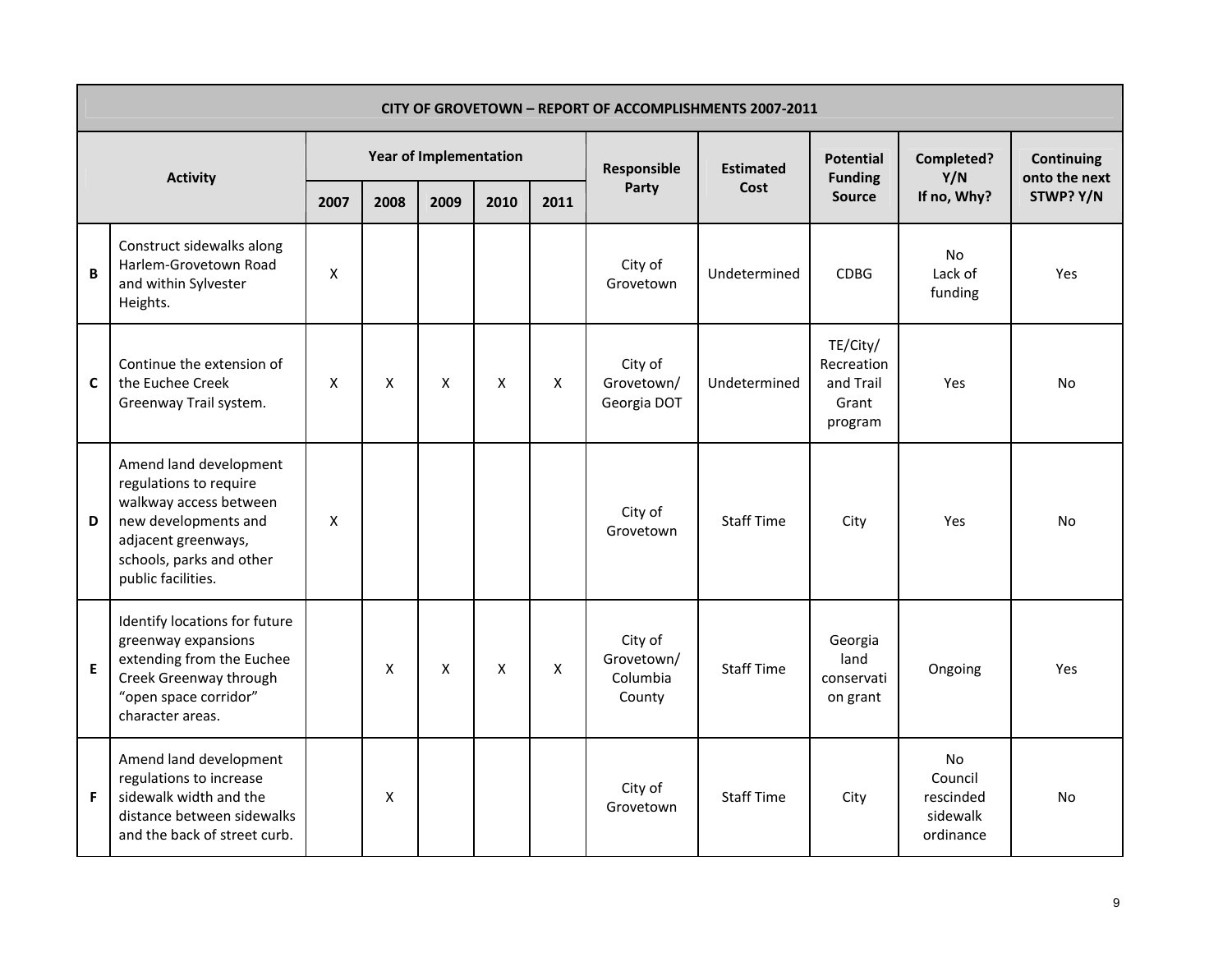|              | <b>CITY OF GROVETOWN - REPORT OF ACCOMPLISHMENTS 2007-2011</b>                                                                                                                                                                                                                   |      |      |                               |      |      |                                                                  |                   |                                    |                                                            |                                    |  |  |  |
|--------------|----------------------------------------------------------------------------------------------------------------------------------------------------------------------------------------------------------------------------------------------------------------------------------|------|------|-------------------------------|------|------|------------------------------------------------------------------|-------------------|------------------------------------|------------------------------------------------------------|------------------------------------|--|--|--|
|              |                                                                                                                                                                                                                                                                                  |      |      | <b>Year of Implementation</b> |      |      | Responsible                                                      | <b>Estimated</b>  | <b>Potential</b><br><b>Funding</b> | Completed?<br>Y/N                                          | <b>Continuing</b><br>onto the next |  |  |  |
|              | <b>Activity</b>                                                                                                                                                                                                                                                                  | 2007 | 2008 | 2009                          | 2010 | 2011 | Party                                                            | Cost              | <b>Source</b>                      | If no, Why?                                                | STWP? Y/N                          |  |  |  |
| G            | Amend land development<br>regulations to require the<br>provision of greenway trail<br>easements when new<br>development is occurring in<br>identified greenway<br>corridors.                                                                                                    |      |      | X                             |      |      | City of<br>Grovetown                                             | <b>Staff Time</b> | City                               | Ongoing                                                    | Yes                                |  |  |  |
| H            | Amend land development<br>regulations to require new<br>residential and non-<br>residential development to<br>provide sidewalks along the<br>frontage of existing streets.                                                                                                       |      |      |                               | Χ    |      | City of<br>Grovetown                                             | <b>Staff Time</b> | City                               | <b>No</b><br>Council<br>rescinded<br>sidewalk<br>ordinance | No                                 |  |  |  |
|              | Objective: Promote greater interconnectivity between streets and developments to reduce dependency on existing major highways.                                                                                                                                                   |      |      |                               |      |      |                                                                  |                   |                                    |                                                            |                                    |  |  |  |
| $\mathsf{A}$ | Work with local, regional<br>and state organizations to<br>develop a Major<br>Thoroughfare Plan to<br>identify the location of<br>future arterial and collector<br>streets in the Grovetown<br>vicinity and allow for right-<br>of-way reservation during<br>development review. |      | X    | X                             | X    |      | City of<br>Grovetown/<br>Columbia<br>County/ARTS/<br>Georgia DOT | \$20,000          | City/ARTS                          | Ongoing                                                    | Yes                                |  |  |  |
| B            | Amend land development<br>regulations to allow for the<br>provision of street stubs to<br>the property line where                                                                                                                                                                | X    |      |                               |      |      | City of<br>Grovetown                                             | <b>Staff Time</b> | City                               | <b>No</b><br>Lack of<br>feasibility                        | No                                 |  |  |  |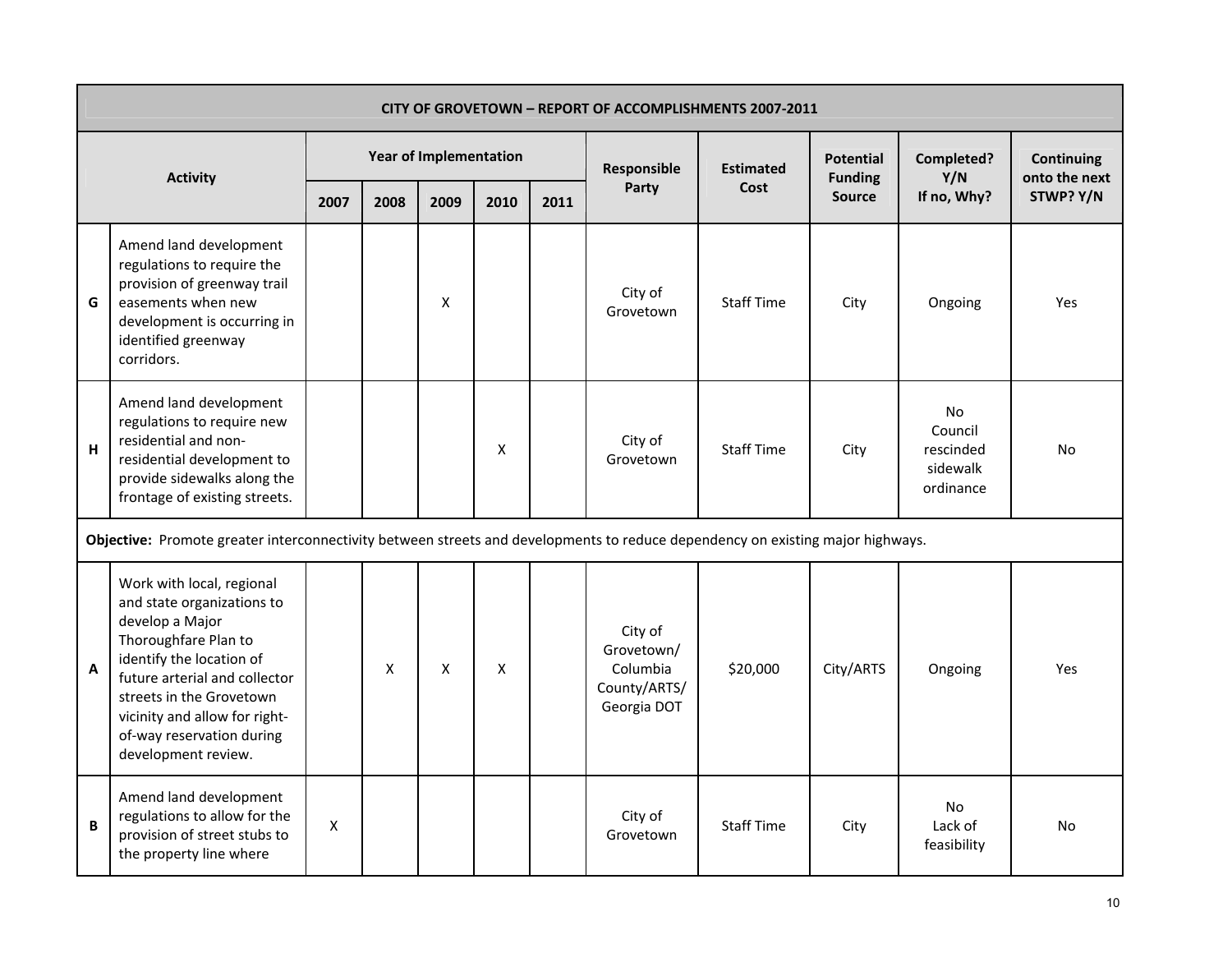|             | CITY OF GROVETOWN - REPORT OF ACCOMPLISHMENTS 2007-2011                                                                                                                        |      |                    |                               |                    |      |                                                |                   |                                    |                                 |                                    |  |  |  |
|-------------|--------------------------------------------------------------------------------------------------------------------------------------------------------------------------------|------|--------------------|-------------------------------|--------------------|------|------------------------------------------------|-------------------|------------------------------------|---------------------------------|------------------------------------|--|--|--|
|             | <b>Activity</b>                                                                                                                                                                |      |                    | <b>Year of Implementation</b> |                    |      | Responsible                                    | <b>Estimated</b>  | <b>Potential</b><br><b>Funding</b> | Completed?<br>Y/N               | <b>Continuing</b><br>onto the next |  |  |  |
|             |                                                                                                                                                                                | 2007 | 2008               | 2009                          | 2010               | 2011 | Party                                          | Cost              | <b>Source</b>                      | If no, Why?                     | STWP? Y/N                          |  |  |  |
|             | adjacent to undeveloped<br>tracts.                                                                                                                                             |      |                    |                               |                    |      |                                                |                   |                                    |                                 |                                    |  |  |  |
| $\mathbf c$ | Amend land development<br>regulations creating a local<br>street hierarchy and<br>developing local design<br>standards for varying types<br>of local and collector<br>streets. |      |                    | $\pmb{\mathsf{X}}$            | $\pmb{\mathsf{X}}$ | X    | City of<br>Grovetown                           | <b>Staff Time</b> | City                               | Ongoing                         | Yes                                |  |  |  |
|             | <b>TOPIC: LAND USE</b>                                                                                                                                                         |      |                    |                               |                    |      |                                                |                   |                                    |                                 |                                    |  |  |  |
|             | Objective: Create a downtown district.                                                                                                                                         |      |                    |                               |                    |      |                                                |                   |                                    |                                 |                                    |  |  |  |
| A           | Prepare an urban<br>redevelopment plan for<br>"Grovetown city center"<br>character area and the<br>"center city transitional"<br>and "residential infill"<br>character areas.  | X    | $\pmb{\mathsf{X}}$ |                               |                    |      | City of<br>Grovetown/<br>Private<br>Consultant | \$30,000          | City,<br>Georgia<br><b>DCA</b>     | Ongoing                         | Yes                                |  |  |  |
| B           | Develop design standards<br>that can be applied to city<br>acquired redevelopment<br>parcels; and, added to<br>zoning regulations.                                             |      |                    | $\pmb{\mathsf{X}}$            |                    |      | City of<br>Grovetown/<br>Private<br>Consultant | \$20,000          | City/Georg<br>ia DCA               | <b>No</b><br>Lack of<br>funding | Yes                                |  |  |  |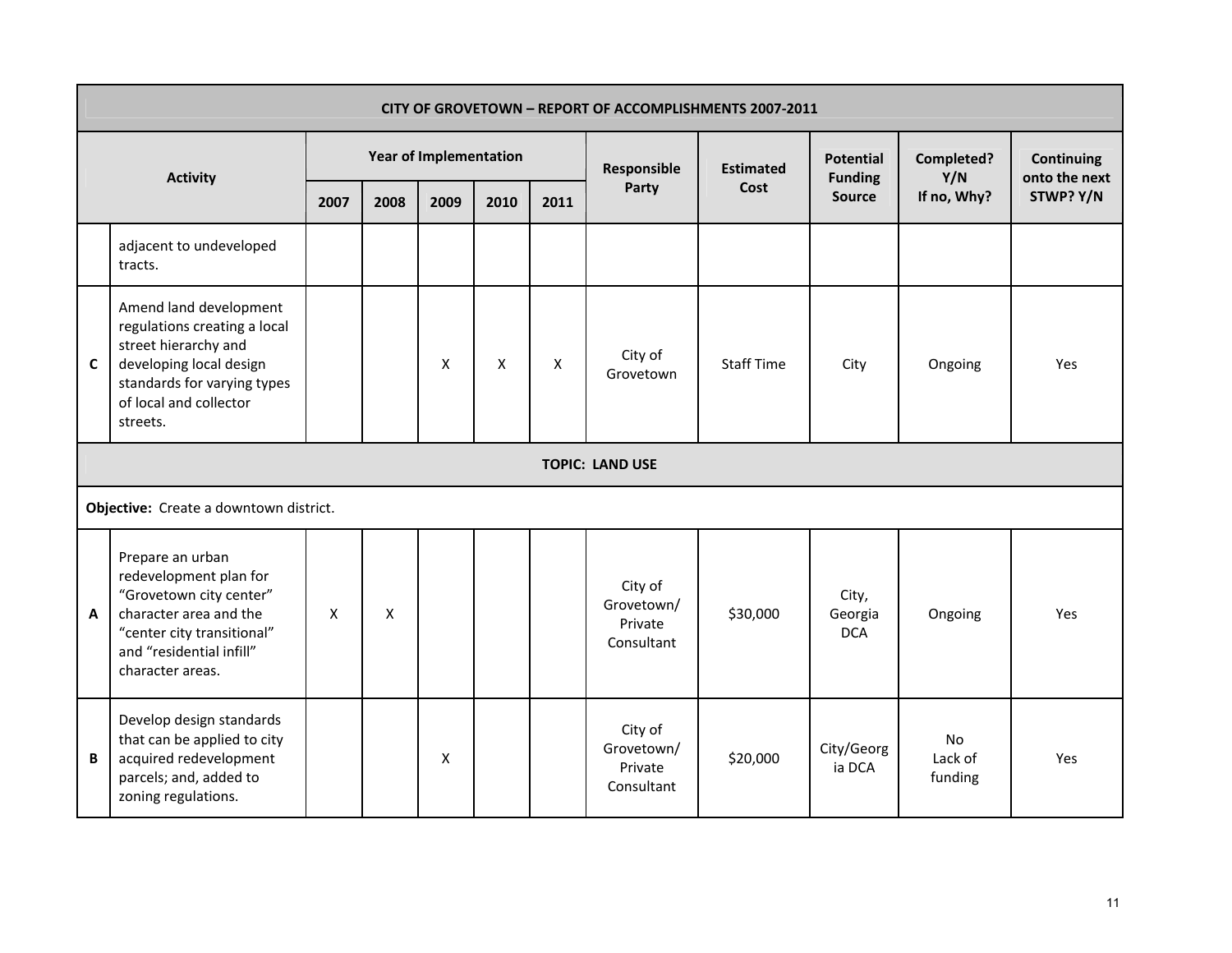|             | CITY OF GROVETOWN - REPORT OF ACCOMPLISHMENTS 2007-2011                                                                                                                                                                                    |      |      |                               |      |      |                                              |                  |                                    |                                 |                                    |  |  |  |
|-------------|--------------------------------------------------------------------------------------------------------------------------------------------------------------------------------------------------------------------------------------------|------|------|-------------------------------|------|------|----------------------------------------------|------------------|------------------------------------|---------------------------------|------------------------------------|--|--|--|
|             | <b>Activity</b>                                                                                                                                                                                                                            |      |      | <b>Year of Implementation</b> |      |      | Responsible                                  | <b>Estimated</b> | <b>Potential</b><br><b>Funding</b> | Completed?<br>Y/N               | <b>Continuing</b><br>onto the next |  |  |  |
|             |                                                                                                                                                                                                                                            | 2007 | 2008 | 2009                          | 2010 | 2011 | Party                                        | Cost             | <b>Source</b>                      | If no, Why?                     | STWP? Y/N                          |  |  |  |
| $\mathbf c$ | Relocate some city functions<br>such as Fire Station #2 and<br>the Senior Center from their<br>current locations in the<br>"Grovetown City Center"<br>character area.                                                                      |      |      | X                             | X    | X    | City of<br>Grovetown                         | Undetermined     | Local<br>Revenue                   | <b>No</b><br>Lack of<br>funding | Yes                                |  |  |  |
| D           | Implement a "pilot" building<br>project in downtown<br>utilizing urban design<br>guidelines; and, by<br>partnering with a private<br>interest to redevelop vacant<br>city parcels within the<br>"Grovetown City Center"<br>character area. |      |      |                               | X    | X    | City of<br>Grovetown/<br>Private<br>Interest | Undetermined     | Private<br>Funds.                  | Ongoing                         | Yes                                |  |  |  |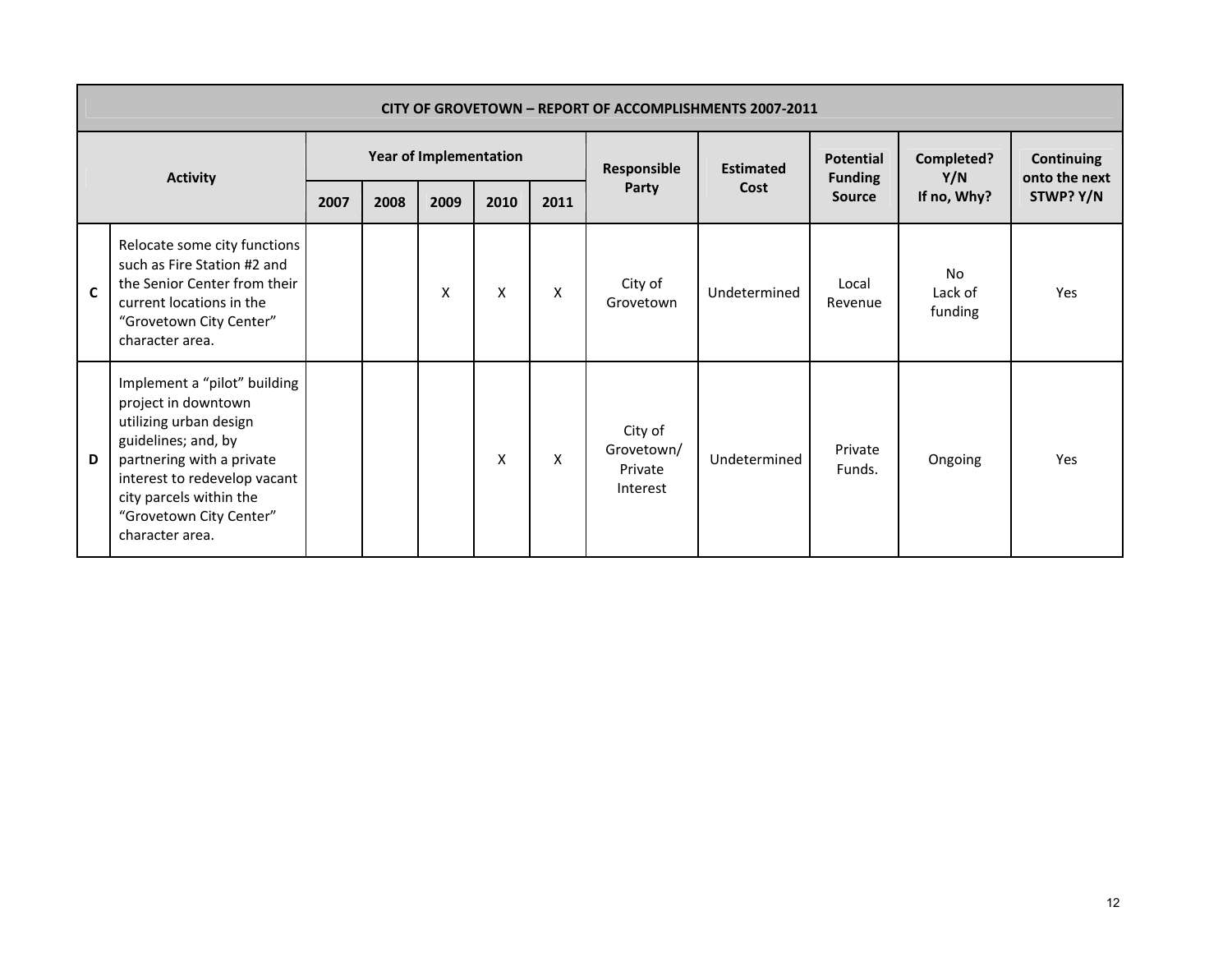| <b>CITY OF GROVETOWN - SHORT-TERM WORK PROGRAM</b>                                                                                                             |                                                                                                                                                               |      |      |                               |      |      |                                               |                   |                                          |  |  |  |
|----------------------------------------------------------------------------------------------------------------------------------------------------------------|---------------------------------------------------------------------------------------------------------------------------------------------------------------|------|------|-------------------------------|------|------|-----------------------------------------------|-------------------|------------------------------------------|--|--|--|
|                                                                                                                                                                | <b>Activity</b>                                                                                                                                               |      |      | <b>Year of Implementation</b> |      |      | Responsible                                   | <b>Estimated</b>  | <b>Potential Funding Source(s)</b>       |  |  |  |
|                                                                                                                                                                |                                                                                                                                                               | 2011 | 2012 | 2013                          | 2014 | 2015 | Party                                         | Cost              |                                          |  |  |  |
|                                                                                                                                                                | TOPIC: ECONOMIC DEVELOPMENT                                                                                                                                   |      |      |                               |      |      |                                               |                   |                                          |  |  |  |
|                                                                                                                                                                | Objective: Entice a greater number and variety of retail establishments to locate within the municipal limits.                                                |      |      |                               |      |      |                                               |                   |                                          |  |  |  |
| Objective: Ensure that new employment options balance the varying income levels of Grovetown's population by attracting service sector jobs that cater to both |                                                                                                                                                               |      |      |                               |      |      |                                               |                   |                                          |  |  |  |
|                                                                                                                                                                | higher-paying administrative and professional services and lower-paying service sector jobs (ex. Fast-food, grocery stores, etc.)                             |      |      |                               |      |      |                                               |                   |                                          |  |  |  |
| А.                                                                                                                                                             | Create a public/private<br>advisory group to assist city<br>leaders and staff in<br>implementing plan<br>objectives aimed at<br>promoting economic<br>growth. | X    |      |                               |      |      | City of<br>Grovetown/<br>Private<br>Interests | N/A               | N/A                                      |  |  |  |
| В.                                                                                                                                                             | Initiate rezonings for<br>additional commercial and<br>office uses.                                                                                           | X    | X    |                               |      |      | City of<br>Grovetown                          | <b>Staff Time</b> | City                                     |  |  |  |
| C                                                                                                                                                              | Create an annual marketing<br>document that provides<br>Grovetown development<br>activity information to<br>development interests.                            | X    | X    | X                             | X    | X    | City of<br>Grovetown                          | <b>Staff Time</b> | City                                     |  |  |  |
|                                                                                                                                                                | Objective: Create programs and/or adopt ordinances that that will improve the overall appearance of Grovetown in order to entice investment.                  |      |      |                               |      |      |                                               |                   |                                          |  |  |  |
| А.                                                                                                                                                             | Adopt standards regulating<br>building materials and site<br>design in the "parkway<br>commercial" and "regional<br>commercial" character<br>areas.           |      |      |                               |      | X    | City of<br>Grovetown                          | <b>Staff Time</b> | City                                     |  |  |  |
|                                                                                                                                                                |                                                                                                                                                               |      |      |                               |      |      | <b>TOPIC: HOUSING</b>                         |                   |                                          |  |  |  |
|                                                                                                                                                                | Objective: Redevelop deteriorating manufactured housing stock into higher-density and/or mixed use development.                                               |      |      |                               |      |      |                                               |                   |                                          |  |  |  |
|                                                                                                                                                                | Objective: Focus redevelopment activity in the central portion of Grovetown to promote a more defined town center.                                            |      |      |                               |      |      |                                               |                   |                                          |  |  |  |
| А.                                                                                                                                                             | Acquire and demolish<br>vacant and dangerous<br>buildings that do not<br>conform to minimum<br>licensing and inspection<br>requirements.                      |      |      | X                             | X    | X    | City of<br>Grovetown                          | Undetermined      | CDBG (Via urban revitalization strategy) |  |  |  |

## **Updated Short‐Term Work Program 2011‐2015**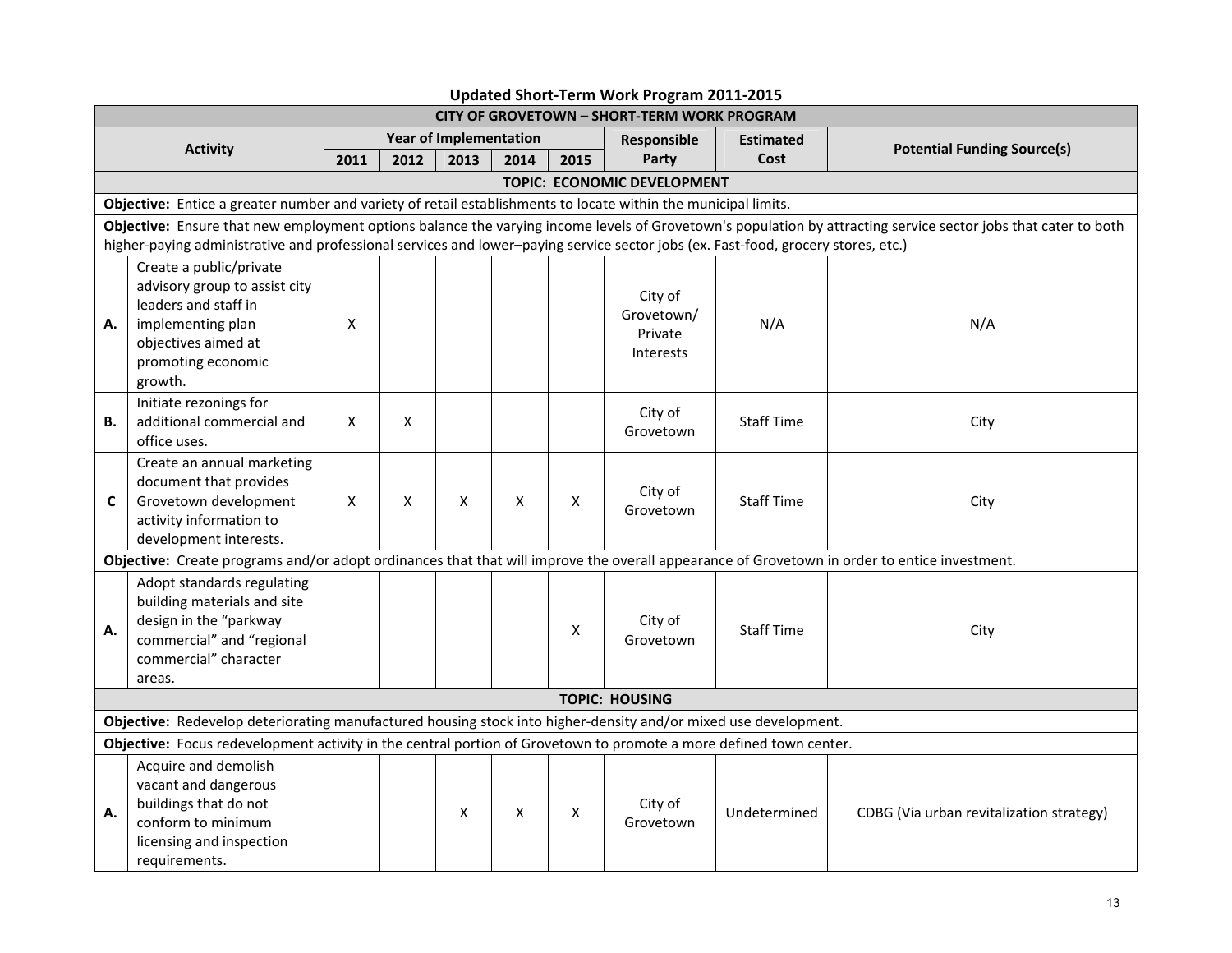| <b>CITY OF GROVETOWN - SHORT-TERM WORK PROGRAM</b>                                  |                                                                                                                                                                                                                                        |      |      |                               |      |      |                                                                             |                   |                                                                  |  |  |
|-------------------------------------------------------------------------------------|----------------------------------------------------------------------------------------------------------------------------------------------------------------------------------------------------------------------------------------|------|------|-------------------------------|------|------|-----------------------------------------------------------------------------|-------------------|------------------------------------------------------------------|--|--|
|                                                                                     | <b>Activity</b>                                                                                                                                                                                                                        |      |      | <b>Year of Implementation</b> |      |      | Responsible                                                                 | <b>Estimated</b>  | <b>Potential Funding Source(s)</b>                               |  |  |
|                                                                                     |                                                                                                                                                                                                                                        | 2011 | 2012 | 2013                          | 2014 | 2015 | Party                                                                       | Cost              |                                                                  |  |  |
| <b>TOPIC: NATURAL RESOURCES</b>                                                     |                                                                                                                                                                                                                                        |      |      |                               |      |      |                                                                             |                   |                                                                  |  |  |
| Objective: Include a greater proportion of natural landscape into new developments. |                                                                                                                                                                                                                                        |      |      |                               |      |      |                                                                             |                   |                                                                  |  |  |
|                                                                                     | Objective: Improve or increase standards that provide community-wide protection to sensitive wetland habitats.                                                                                                                         |      |      |                               |      |      |                                                                             |                   |                                                                  |  |  |
| А.                                                                                  | Adopt a tree preservation<br>ordinance.                                                                                                                                                                                                |      |      |                               |      | X    | City of<br>Grovetown                                                        | <b>Staff Time</b> | City                                                             |  |  |
|                                                                                     | <b>TOPIC: COMMUNITY FACILITIES</b>                                                                                                                                                                                                     |      |      |                               |      |      |                                                                             |                   |                                                                  |  |  |
|                                                                                     | Objective: Add investment in public services and facilities that support a city population that is projected to grow rapidly among all age groups.                                                                                     |      |      |                               |      |      |                                                                             |                   |                                                                  |  |  |
| А.                                                                                  | Accommodate some city<br>building space needs<br>through new construction<br>in the "community<br>resource" character area.                                                                                                            |      | X    | X                             | X    | X    | City of<br>Grovetown                                                        | Undetermined      | City                                                             |  |  |
|                                                                                     | Objective: Create partnerships to ensure the adequate provision of water and sewer discharge services to the current and future city residents.                                                                                        |      |      |                               |      |      |                                                                             |                   |                                                                  |  |  |
| Α.                                                                                  | Continue working with<br>Augusta-Richmond County<br>and Columbia County to<br>secure the provision of<br>additional water volumes.                                                                                                     | X    | X    | X                             | X    | X    | City of<br>Grovetown/Au<br>gusta-<br>Richmond<br>County/Colum<br>bia County | Undetermined      | City of Grovetown/Augusta-Richmond<br>County/<br>Columbia County |  |  |
| <b>B.</b>                                                                           | Continue working with<br>Augusta-Richmond County<br>and Columbia County to<br>secure agreements to allow<br>for increased sewerage<br>discharge into county<br>systems.                                                                | X    | X    | X                             | Χ    | X    | City of<br>Grovetown/Au<br>gusta-<br>Richmond<br>County/Colum<br>bia County | Undetermined      | City of Grovetown/Augusta-Richmond<br>County/<br>Columbia County |  |  |
|                                                                                     | Objective: Eliminate drainage problems within the city - particularly in areas where there is no curb and gutter along streets.                                                                                                        |      |      |                               |      |      |                                                                             |                   |                                                                  |  |  |
| А.                                                                                  | Apply for CDBG funds to<br>convert city streets located<br>within center city character<br>areas from open ditch<br>segments to curb and<br>gutter (As part of overall<br>revitalization efforts in<br>these areas. See<br>"Housing"). |      |      | X                             | X    | X    | City of<br>Grovetown                                                        | Undetermined      | CDBG (Via urban revit. strategy)                                 |  |  |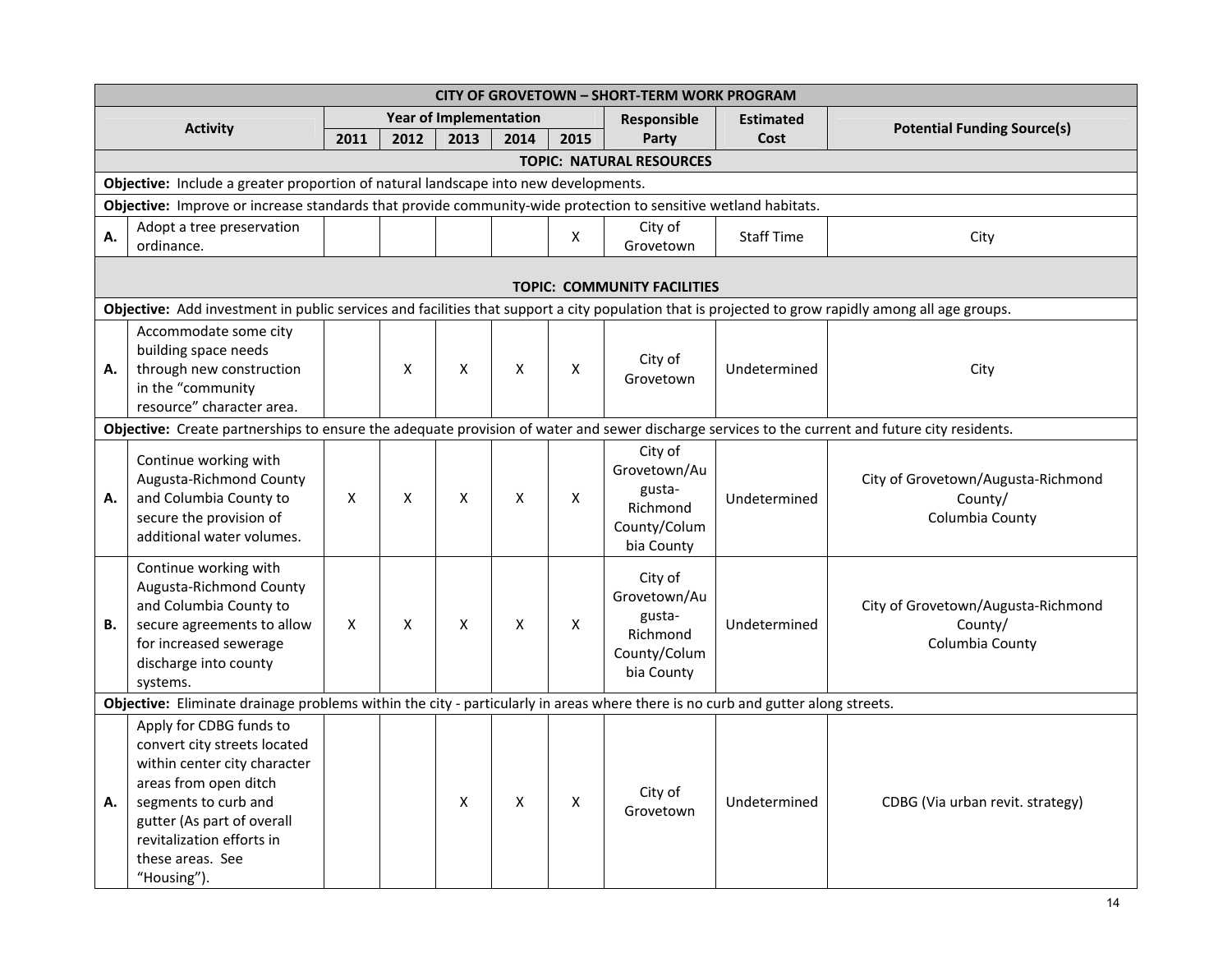|           | <b>CITY OF GROVETOWN - SHORT-TERM WORK PROGRAM</b>                                                                                                                                                                                                                                                      |      |      |                               |      |      |                                      |                   |                                    |  |  |  |
|-----------|---------------------------------------------------------------------------------------------------------------------------------------------------------------------------------------------------------------------------------------------------------------------------------------------------------|------|------|-------------------------------|------|------|--------------------------------------|-------------------|------------------------------------|--|--|--|
|           |                                                                                                                                                                                                                                                                                                         |      |      | <b>Year of Implementation</b> |      |      | Responsible                          | <b>Estimated</b>  |                                    |  |  |  |
|           | <b>Activity</b>                                                                                                                                                                                                                                                                                         | 2011 | 2012 | 2013                          | 2014 | 2015 | Party                                | Cost              | <b>Potential Funding Source(s)</b> |  |  |  |
| В.        | Apply for TE funds to<br>convert high volume city<br>streets within the "center<br>city" character area from<br>open ditch segments to<br>curb and gutter as part of<br>overall downtown street<br>enhancements (See<br>"Transportation").                                                              |      | X    |                               | X    |      | City of<br>Grovetown/<br>Georgia DOT | Undetermined      | TE/Local Revenue                   |  |  |  |
|           | Objective: Incorporate active recreation areas into new developments.                                                                                                                                                                                                                                   |      |      |                               |      |      |                                      |                   |                                    |  |  |  |
| C.        | Amend land development<br>regulations to require new<br>large residential<br>developments to include<br>active recreation areas.                                                                                                                                                                        | X    |      |                               |      |      | City of<br>Grovetown                 | <b>Staff Time</b> | City                               |  |  |  |
|           | <b>TOPIC: TRANSPORTATION</b>                                                                                                                                                                                                                                                                            |      |      |                               |      |      |                                      |                   |                                    |  |  |  |
|           | Objective: Incorporate street design features on portions of Robinson Avenue that promote the long-term creation of a pedestrian-friendly town center district                                                                                                                                          |      |      |                               |      |      |                                      |                   |                                    |  |  |  |
|           | between Newmantown Road and Katherine Street.                                                                                                                                                                                                                                                           |      |      |                               |      |      |                                      |                   |                                    |  |  |  |
| А.        | Apply for funding for the<br>redesign and enhancement<br>of segments of Robinson<br>Avenue located in the<br>"Grovetown City Center"<br>character area, to an urban<br>form (After identifying<br>preferred street design<br>objectives as part of an<br>urban redevelopment plan<br>(See "Land Use")). |      |      | X                             | X    | X    | City of<br>Grovetown/<br>Georgia DOT | Undetermined      | TE/Local Revenue                   |  |  |  |
| <b>B.</b> | Establish a "community<br>improvement district" to<br>provide local matching<br>funds for center city street<br>enhancements (After<br>identifying preferred street<br>design objectives as part of<br>a center city district plan).                                                                    |      |      |                               | X    | Χ    | City of<br>Grovetown                 | Undetermined      | Local Revenue                      |  |  |  |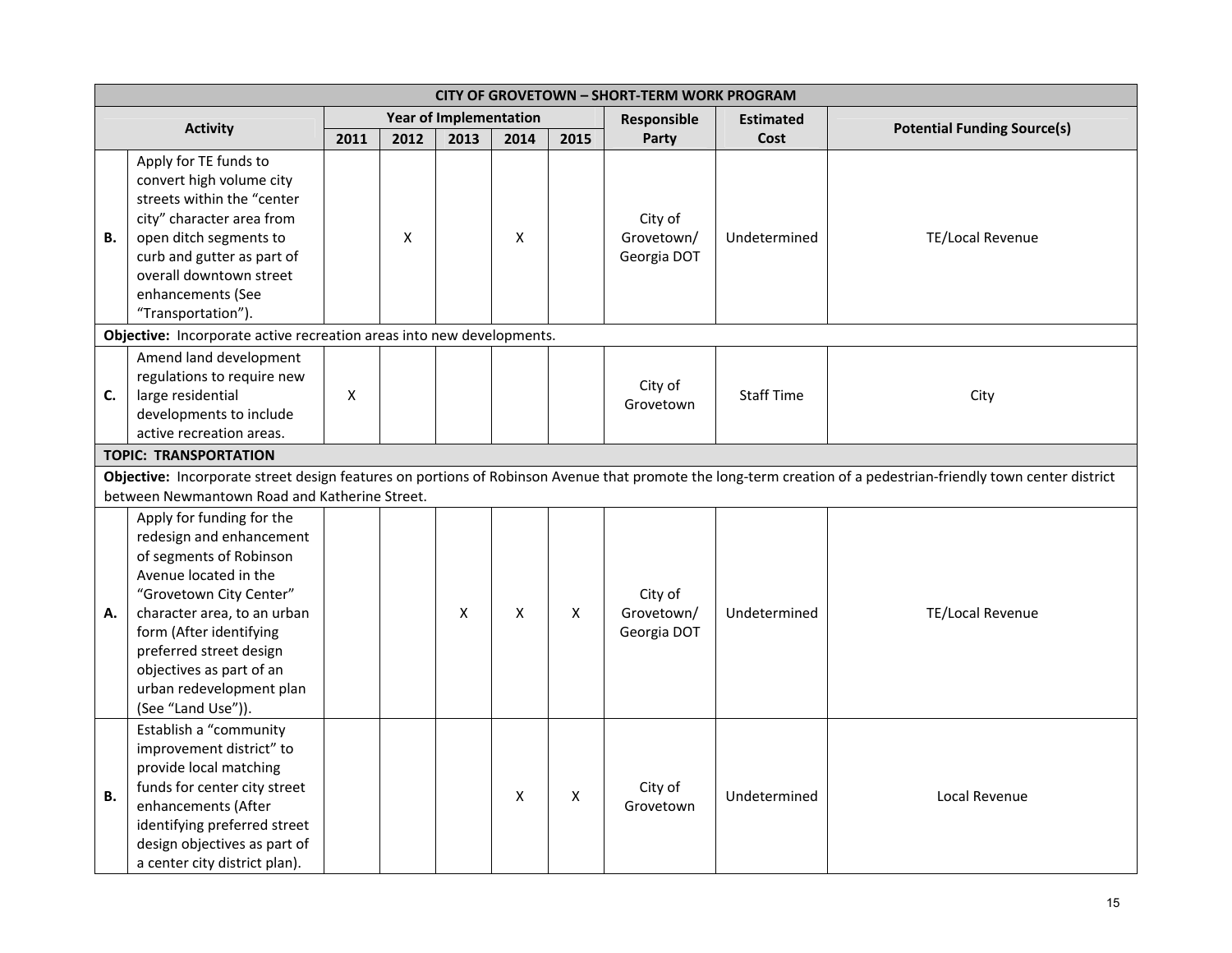|           | <b>CITY OF GROVETOWN - SHORT-TERM WORK PROGRAM</b>                                                                                                                                                                                                 |                    |      |                               |      |      |                                                                  |                   |                                    |  |  |
|-----------|----------------------------------------------------------------------------------------------------------------------------------------------------------------------------------------------------------------------------------------------------|--------------------|------|-------------------------------|------|------|------------------------------------------------------------------|-------------------|------------------------------------|--|--|
|           | <b>Activity</b>                                                                                                                                                                                                                                    |                    |      | <b>Year of Implementation</b> |      |      | Responsible                                                      | <b>Estimated</b>  | <b>Potential Funding Source(s)</b> |  |  |
|           |                                                                                                                                                                                                                                                    | 2011               | 2012 | 2013                          | 2014 | 2015 | Party                                                            | Cost              |                                    |  |  |
|           | Objective: Increase pedestrian and bicycle safety and access to all portions of the city.                                                                                                                                                          |                    |      |                               |      |      |                                                                  |                   |                                    |  |  |
| А.        | Prepare and implement the<br>recommendations of a<br>"Safe Routes to School"<br>plan.                                                                                                                                                              | $\pmb{\mathsf{X}}$ | Χ    | X                             | X    | X    | <b>CSRA Regional</b><br>Development<br>Center                    | \$5000            | GaDOT/<br><b>CSRA RDC</b>          |  |  |
| <b>B.</b> | Construct sidewalks along<br>Harlem-Grovetown Road<br>and within Sylvester<br>Heights.                                                                                                                                                             | X                  |      |                               |      |      | City of<br>Grovetown                                             | Undetermined      | <b>CDBG</b>                        |  |  |
| C.        | Identify locations for future<br>greenway expansions<br>extending from the Euchee<br>Creek Greenway through<br>"open space corridor"<br>character areas.                                                                                           |                    | X    | X                             | X    | X    | City of<br>Grovetown/<br>Columbia<br>County                      | <b>Staff Time</b> | Georgia land conservation grant    |  |  |
| D.        | Amend land development<br>regulations to require the<br>provision of greenway trail<br>easements when new<br>development is occurring in<br>identified greenway<br>corridors.                                                                      |                    |      | X                             |      |      | City of<br>Grovetown                                             | <b>Staff Time</b> | City                               |  |  |
|           | Objective: Promote greater interconnectivity between streets and developments to reduce dependency on existing major highways.                                                                                                                     |                    |      |                               |      |      |                                                                  |                   |                                    |  |  |
| А.        | Work with local, regional<br>and state organizations to<br>develop a Major<br>Thoroughfare Plan to<br>identify the location of<br>future arterial and collector<br>streets in the Grovetown<br>vicinity to allow for right-of-<br>way reservation. |                    | X    | X                             | X    |      | City of<br>Grovetown/<br>Columbia<br>County/ARTS/<br>Georgia DOT | \$20,000          | City/ARTS                          |  |  |
| В.        | Amend land development<br>regulations creating a local<br>street hierarchy and<br>develop design standards<br>for varying types of streets.                                                                                                        |                    |      | X                             | X    | X    | City of<br>Grovetown                                             | <b>Staff Time</b> | City                               |  |  |